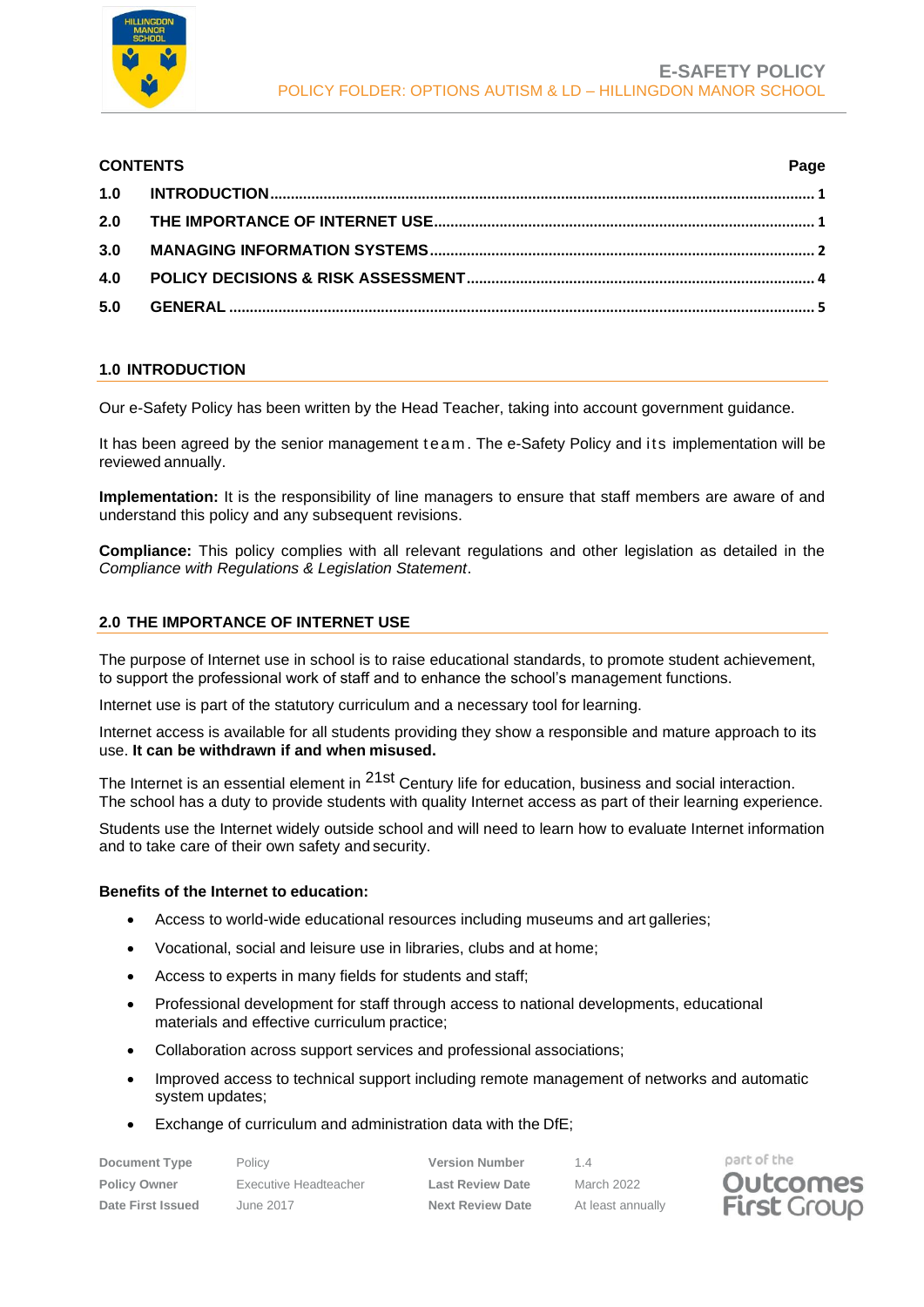

• Access to learning wherever and whenever convenient;

## **Using the Internet to enhance learning:**

The school Internet access will be designed expressly for student use and will include filtering appropriate to the age of students;

Students will be taught what Internet use is acceptable and what is not and given clear objectives for Internet use;

Internet access will be planned to enrich and extend learning activities. Access levels will be reviewed to reflect the curriculum requirements and age of students;

Staff should guide and supervise students in on-line activities that will support the learning outcomes planned for the students' age and maturity;

Students will be educated in the effective use of the Internet in research, including the skills of knowledge location, retrieval and evaluation;

## **Evaluation of Internet content:**

The school will ensure that the copying and subsequent use of Internet derived materials by staff and students complies with copyright law;

Students should be taught to be critically aware of the materials they read and shown how to validate information before accepting its accuracy;

Students will be taught to acknowledge the source of information used and to respect copyright when using Internet material in their own work;

The evaluation of on-line materials is a part of most subjects;

## <span id="page-1-0"></span>**3.0 MANAGING INFORMATION SYSTEMS**

#### **Information system security:**

- Security strategies will be discussed with the school's ICT support team regularly;
- The school's server will be backed up to an offsite location each night. This is managed by centralised ICT support at Head Office;
- Anti-Virus protection will be updated regularly;
- The security of individual staff and student accounts will be reviewed regularly;
- The administrator account password will be changed if it becomes known;
- Computers (including mobile devices or additional hardware) may not be connected to the school network both physically or wirelessly without specific permission;
- Personal data sent over the Internet will be encrypted or otherwise secured;
- Portable media may not be used without specific permission followed by a virus check;
- Unapproved system utilities and executable files will not be allowed in students' work areas or attached to e-mail;
- Files will not be moved or removed from a shared folder without specific permission;

**Policy Owner** Executive Headteacher **Last Review Date** March 2022 **Date First Issued** June 2017 **Next Review Date** At least annually

**Document Type** Policy **Provides** Policy **Version Number** 1.4

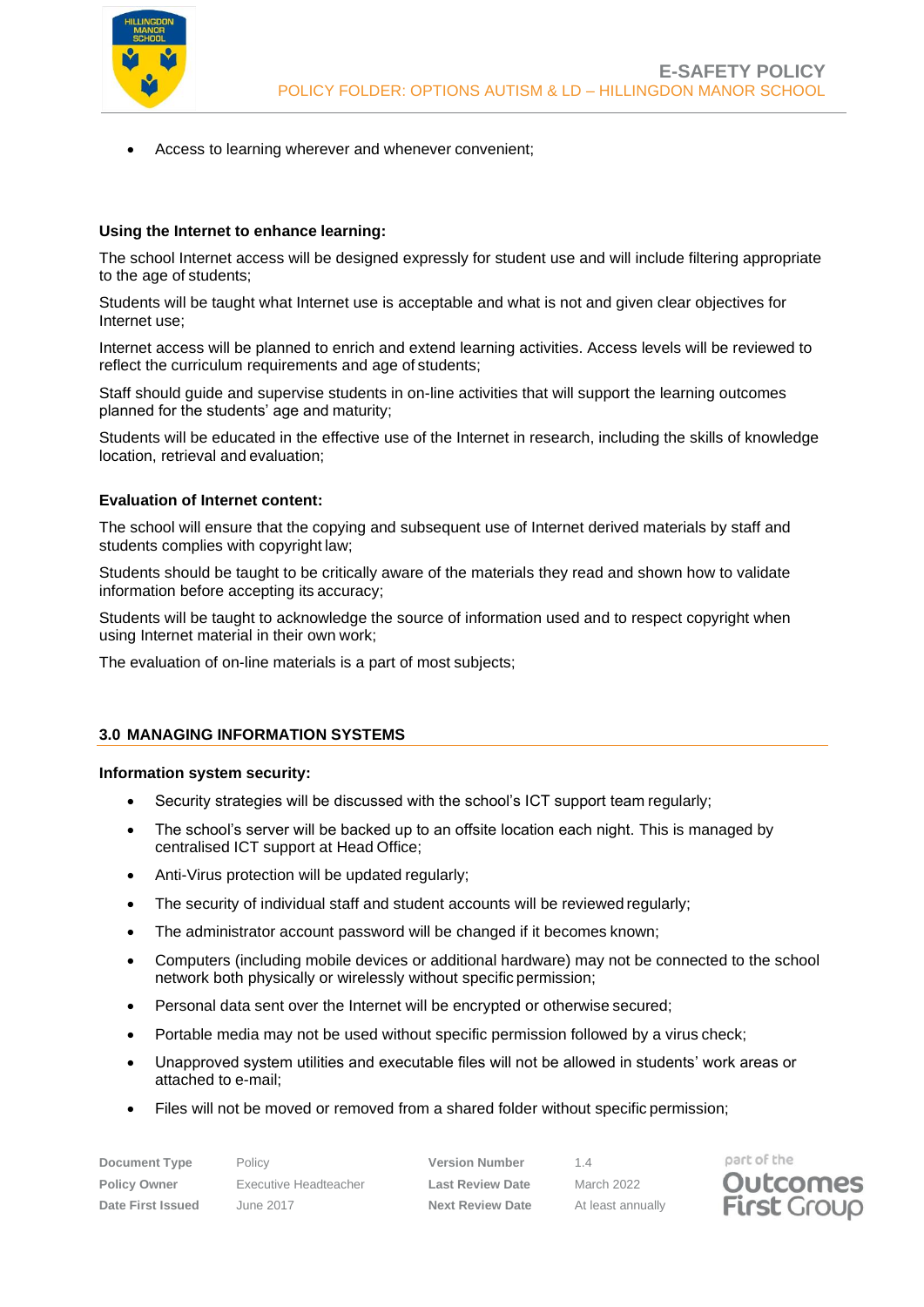

- Personal data will not be stored on school servers without specific permission. Files held on the school's network will be regularly checked;
- Software will not be installed/removed from computers without specific permission;
- The network manager will review system capacity regularly

## **E-mail:**

- Students may only use approved e-mail accounts and these are set up and managed by the ICT coordinator for use as part of their course of study;
- Students must immediately tell a teacher if they receive offensive e-mail;
- Students must not reveal personal details of themselves or others in e-mail communication, or arrange to meet anyone without specific permission;
- Whole-class or group e-mail addresses should be used in the primary area;
- Access in school to external personal e-mail accounts may be blocked;
- Excessive social e-mail use can interfere with learning and will be restricted;

## **Management of published content:**

- The contact details on the website should be the school address, e-mail and telephone number. Staff or students' personal information must not be published;
- E-mail addresses should be published carefully, to avoid spam harvesting;
- The Head Teacher, in conjunction with Outcomes First Group will take overall editorial responsibility and ensure that content is accurate and appropriate;
- The website should comply with the school's guidelines for publications including respect for intellectual property rights and copyright;

## **Publishing of student images:**

- Students also need to be taught the reasons for caution in publishing personal information and images in social publishing sites (see section 3.5).
- Images that include students will be selected carefully and will have parental consent to be published;
- Written permission from parents or carers will be obtained before images of students are electronically published by the school. All parents and carers are sent consent forms regularly and a database of permissions updated;
- Written permission from the school should be obtained before students or parents/ carers publish images taken from the school website or of school events;
- Work can only be published with the permission of the parents/ carers and, when appropriate, pupils;

## **Management of social networking and personal publishing:**

*Examples include: blogs, wikis, Facebook, Twitter, MySpace, Bebo, Piczo, Windows Live Spaces, MSN space, forums, bulletin boards, multi-player online gaming, chatrooms, instant messenger and many others.*

- The school will block/ filter access to social networking sites;
- Newsgroups will be blocked unless a specific use is approved;
- Students will be advised never to give out personal details of any kind which may identify them and / or their location. Examples would include real name, address, mobile or landline phone

| Document Type       | Policy                | <b>Version Number</b>   | 14                | part of the      |
|---------------------|-----------------------|-------------------------|-------------------|------------------|
| <b>Policy Owner</b> | Executive Headteacher | <b>Last Review Date</b> | March 2022        | Outcon           |
| Date First Issued   | June 2017             | <b>Next Review Date</b> | At least annually | <b>First Gro</b> |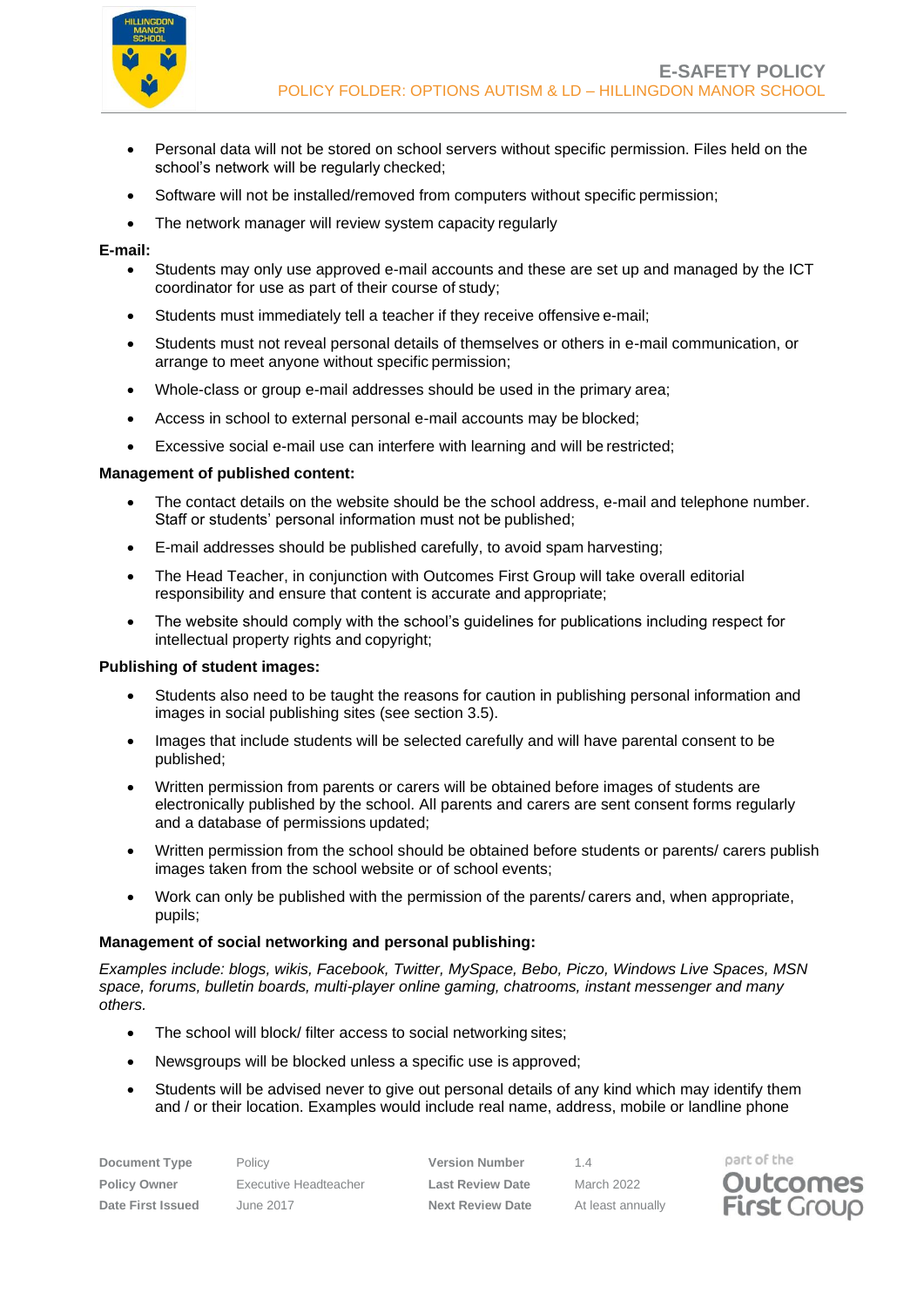

numbers, school attended, e-mail addresses, full names of friends, specific interests and clubs etc.

- Students should be advised not to place personal photos on any social network space. They should consider how public the information is and consider using private areas. Advice should be given regarding background detail in a photograph which could identify the student or his/her location e.g. house number, street name or school;
- Teachers should be advised not to run social network spaces for student use on a personal basis.
- Teachers are advised that the Company does not authorise personal blogs to be linked to the school. Please see Outcomes First Group Internet Usage policy;
- Students should be advised on security and encouraged to set passwords, deny access to unknown individuals and instructed how to block unwanted communications. Students should be encouraged to invite known friends only and deny access to others;
- Students should be advised not to publish specific and detailed private thoughts;
- Students should be aware that bullying can take place through social networking especially when a space has been setup without a password and others are invited to see the bully's comments;

#### **Web Filtering:**

- The school will work with Head Office and external organisations as relevant to ensure that systems to protect students are reviewed and improved;
- If staff or students discover unsuitable sites, the URL must be reported to the e-Safety Coordinator;
- Senior staff will ensure that regular checks are made to ensure that the filtering methods selected are appropriate, effective and reasonable;
- Any material that the school believes is illegal must be reported to appropriate agencies such as Police and the IT personnel;
- The school's filtering strategy will be designed by educators to suit the age and curriculum requirements of the students, advised by engineers;

## **Emerging Technologies:**

- Emerging technologies will be examined for educational benefit and a risk assessment will be carried out before use in school is allowed;
- Mobile phones will not be used during lessons or formal school time. The sending of abusive or inappropriate text messages is forbidden;
- The school should investigate wireless, infra-red and Bluetooth communication technologies and decide a policy on phone use in school;
- Staff will be issued with a school phone where contact with students is required;

## **Protection of personal data:**

Personal data will be recorded, processed, transferred and made available according to the Data Protection Act 1998.

## <span id="page-3-0"></span>**4.0 POLICY DECISIONS & RISK ASSESSMENT**

#### **Authorisation to use the Internet:**

The school will maintain a current record of all staff and students who are granted access to the school's electronic communications;

| <b>Document Type</b> | Policy                |
|----------------------|-----------------------|
| <b>Policy Owner</b>  | Executive Headteacher |
| Date First Issued    | June 2017             |

**Version Number** 1.4 **Last Review Date** March 2022 **Next Review Date** At least annually

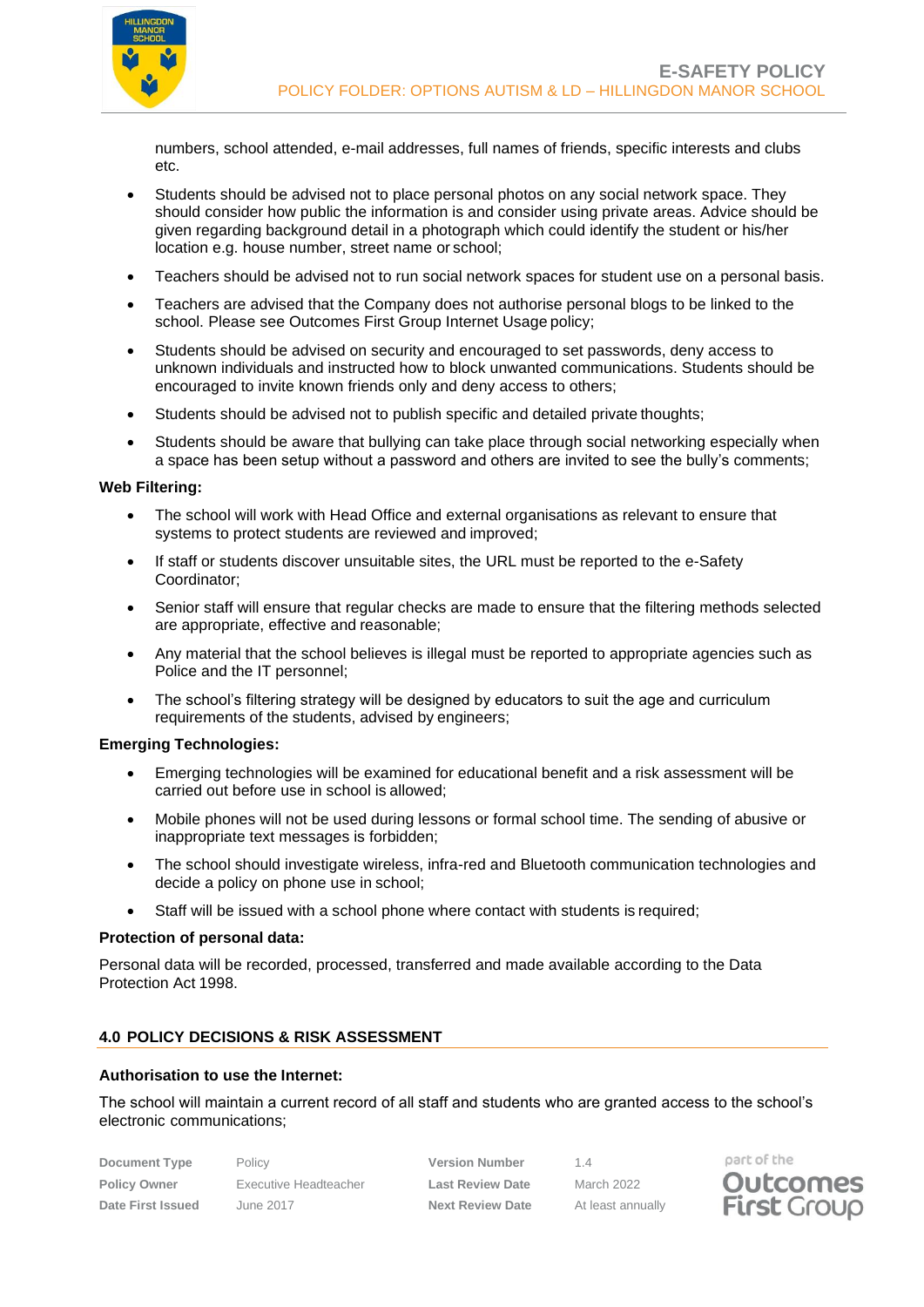

All staff must read and sign the Outcomes First Group policy for internet usage before using any school ICT resource;

At Key Stage 1/2, access to the Internet will be by adult demonstration with some directly supervised access to specific, approved on-line materials;

Secondary students must apply for Internet access individually by agreeing to comply with the e-Safety Rules;

Parents will be informed that students will be provided with supervised Internet access.

#### **Risk Assessment:**

The school will take all reasonable precautions to ensure that users access only appropriate material. However, due to the global and connected nature of Internet content, it is not possible to guarantee that access to unsuitable material will never occur via a school computer. The school nor Outcomes First Group can accept liability for the material accessed, or any consequences resulting from Internet use;

The school audits ICT use to establish if the e-safety policy is adequate and that the implementation of the e-safety policy is appropriate;

The use of computer systems without permission or for inappropriate purposes could constitute a criminal offence under the Computer Misuse Act 1990;

Methods to identify, assess and minimise risks will be reviewed regularly.

## <span id="page-4-0"></span>**5.0 GENERAL**

#### **Communications Policy:**

- E-Safety rules will be posted in rooms with Internet access;
- Students will be informed that network and Internet use will be monitored;
- An e-safety training programme will be introduced to raise the awareness and importance of safe and responsible internet use;
- Instruction in responsible and safe use should precede Internet access;
- An e-safety module will be included in the PSHCE and ICT programmes covering both school and home use;

#### **Staff sharing of e-safety policy:**

- Staff should be aware that Internet traffic can be monitored and traced to the individual user. Discretion and professional conduct is essential;
- Staff that manage filtering systems or monitor ICT use will be supervised by senior management and have clear procedures for reporting issues;
- Staff training in safe and responsible Internet use and on the school e-Safety Policy will be provided as required;

#### **Parental involvement**

- Parents/carers' attention will be drawn to the school's e-Safety Policy in newsletters, the school prospectus and on the school website;
- Internet issues will be handled sensitively, and parents/ carers will be advised accordingly;
- E-safety awareness workshops will be provided as part of Parents evening on both the primary and secondary sites;

| Document Type       | Policy                | <b>Version Number</b>   | 14           |
|---------------------|-----------------------|-------------------------|--------------|
| <b>Policy Owner</b> | Executive Headteacher | <b>Last Review Date</b> | March 2022   |
| Date First Issued   | June 2017             | <b>Next Review Date</b> | At least ann |

**be** At least annually

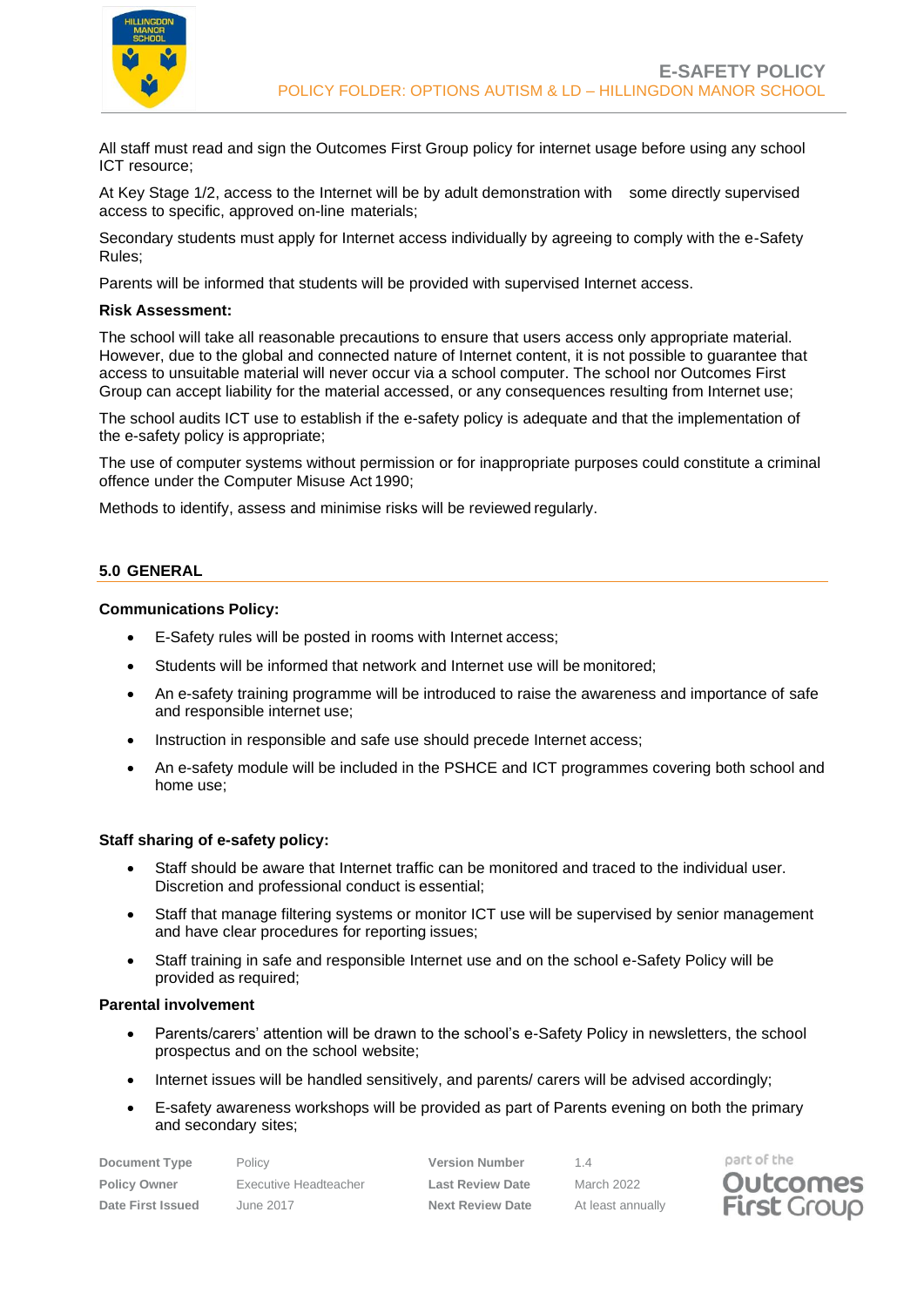

- A partnership approach with parents/ carers is well established and encouraged;
- Advice on filtering systems and educational and leisure activities that include responsible use of the Internet will be made available to parents/ carers.

#### **E-Safety Contacts and References:**

BBC Chat Guide

<http://www.bbc.co.uk/chatguide/>

Becta

<http://www.becta.org.uk/schools/esafety>

Childline

<http://www.childline.org.uk/> *Childnet* [http://www.childnet-int.org](http://www.childnet-int.org/) *Kidsmart* [http://www.kidsmart.org.uk](http://www.kidsmart.org.uk/) *Digizen*

<http://www.digizen.org/cyberbullying/film.aspx>

#### *Child Exploitation & Online Protection Centre*

[http://www.ceop.gov.uk](http://www.ceop.gov.uk/)

e-Safety in Schools

[http://www.clusterweb.org.uk?esafety](http://www.clusterweb.org.uk/?esafety)

Grid Club and the Cyber Cafe

[http://www.gridclub.com](http://www.gridclub.com/)

Internet Watch Foundation

<http://www.iwf.org.uk/>

Internet Safety Zone

<http://www.internetsafetyzone.com/>

*West Sussex e-Safety Pages* [http://wsgfl.westsussex.gov.uk/ccm/navigation/learners/stay](http://wsgfl.westsussex.gov.uk/ccm/navigation/learners/stay-safe/bullying/e-safety-in-west-sussex-schools/)[safe/bullying/e-safety-in-west-](http://wsgfl.westsussex.gov.uk/ccm/navigation/learners/stay-safe/bullying/e-safety-in-west-sussex-schools/) [sussex-schools/](http://wsgfl.westsussex.gov.uk/ccm/navigation/learners/stay-safe/bullying/e-safety-in-west-sussex-schools/)

Kidsmart

<http://www.kidsmart.org.uk/>

NCH – The Children's Charity

<http://www.nch.org.uk/information/index.php?i=209>

**NSPCC** 

<http://www.nspcc.org.uk/html/home/needadvice/needadvice.htm>

Stop Text Bully [www.stoptextbully.com](http://www.stoptextbully.com/) Think U Know website <http://www.thinkuknow.co.uk/> Virtual Global Taskforce – Report Abuse <http://www.virtualglobaltaskforce.com/>

**Policy Owner** Executive Headteacher **Last Review Date** March 2022 **Date First Issued** June 2017 **Next Review Date** At least annually

**Document Type** Policy **Provides** Policy **Version Number** 1.4

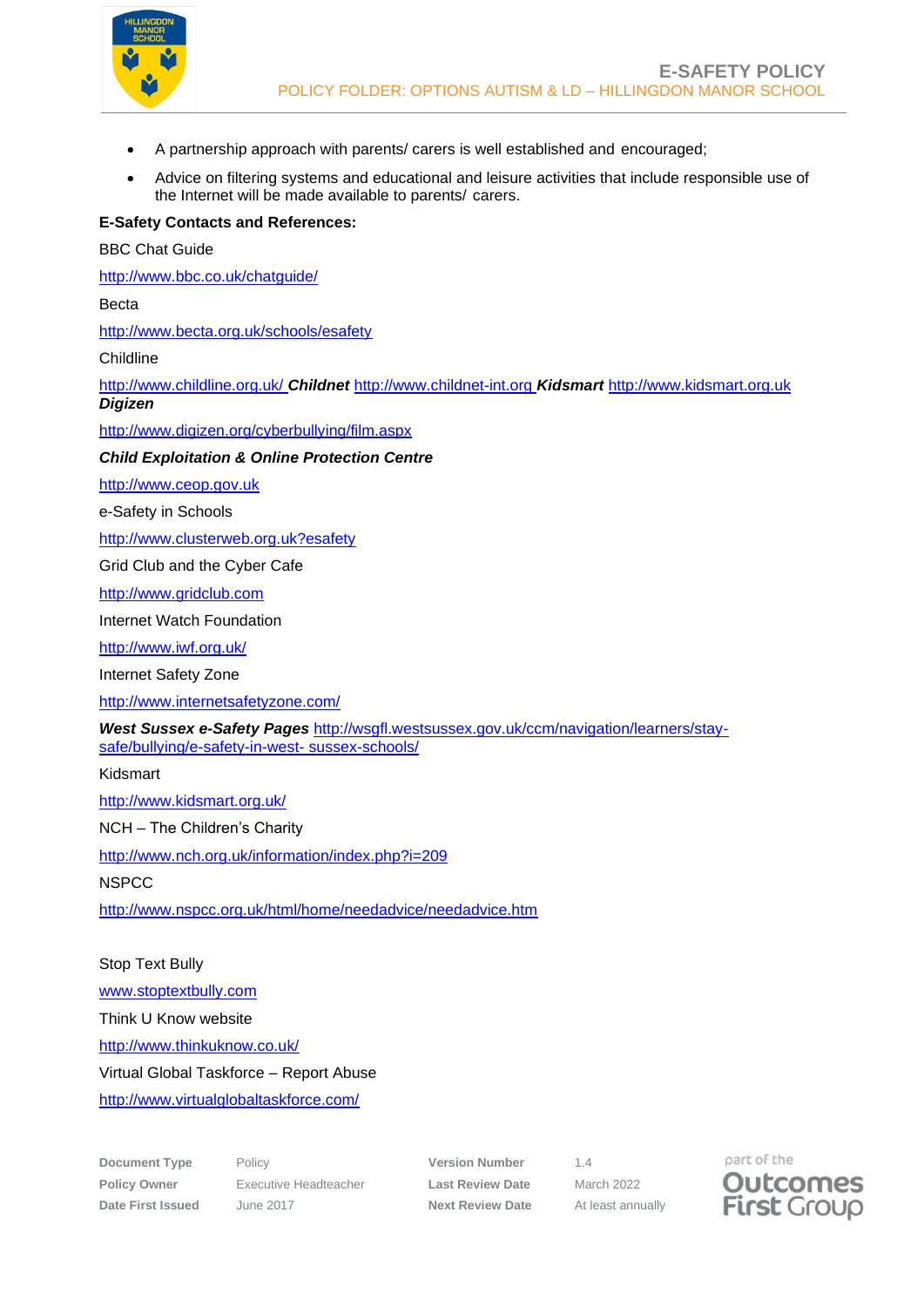

**Document Type** Policy **Version Number** 1.0 Policy Owner **Headteacher Last Review Date** June 2017 **Date First Issued** June 2017 **Next Review Date** At least annually



**Page 1 of 8**